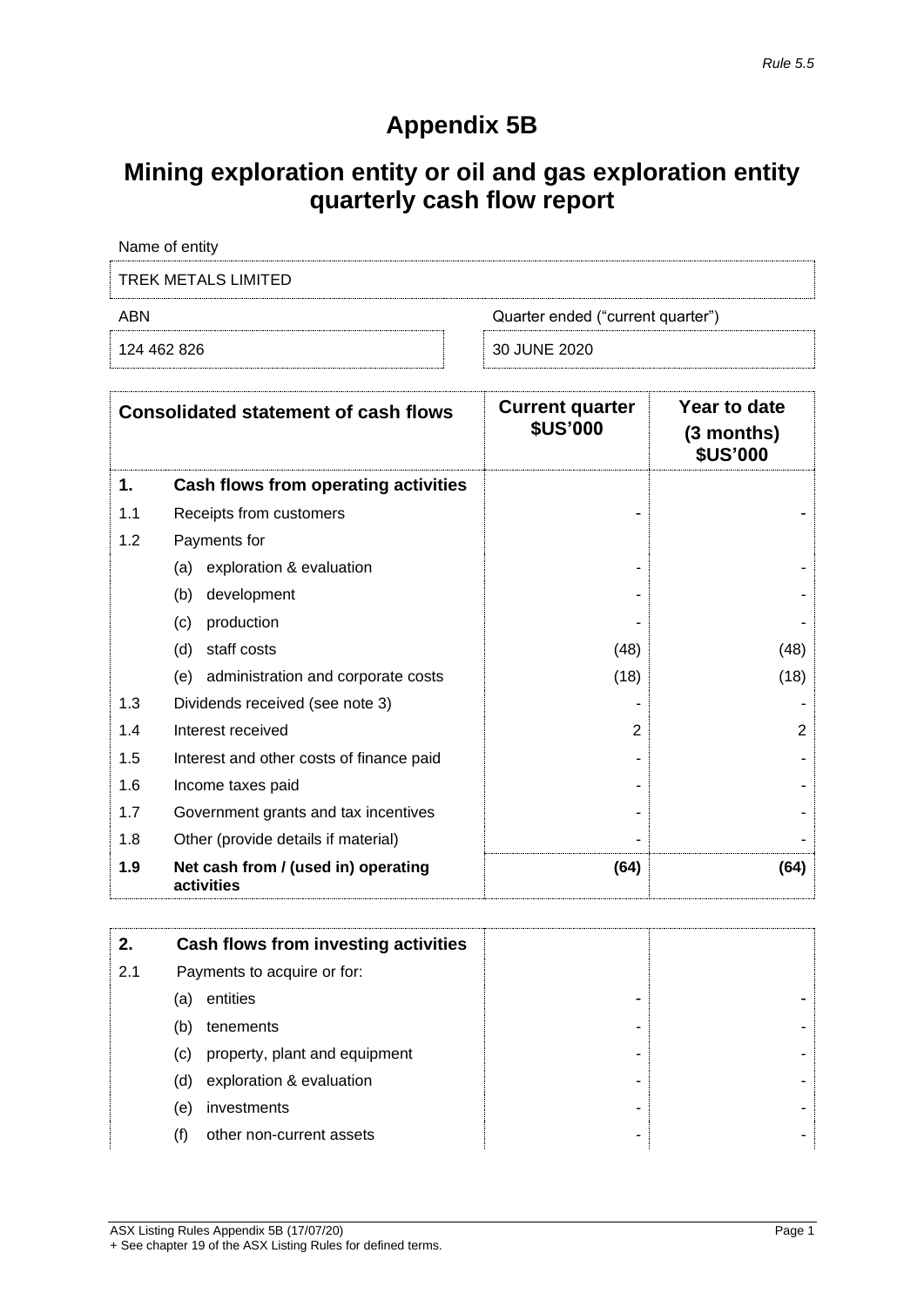|     | <b>Consolidated statement of cash flows</b>       | <b>Current quarter</b><br><b>\$US'000</b> | Year to date<br>(3 months)<br><b>\$US'000</b> |
|-----|---------------------------------------------------|-------------------------------------------|-----------------------------------------------|
| 2.2 | Proceeds from the disposal of:                    |                                           |                                               |
|     | entities<br>(a)                                   |                                           |                                               |
|     | (b)<br>tenements                                  |                                           |                                               |
|     | property, plant and equipment<br>(c)              |                                           |                                               |
|     | (d)<br>investments                                |                                           |                                               |
|     | other non-current assets<br>(e)                   |                                           |                                               |
| 2.3 | Cash flows from loans to other entities           |                                           |                                               |
| 2.4 | Dividends received (see note 3)                   |                                           |                                               |
| 2.5 | Other (provide details if material)               |                                           |                                               |
| 2.6 | Net cash from / (used in) investing<br>activities | -                                         |                                               |

| 3.   | Cash flows from financing activities                                                       |  |
|------|--------------------------------------------------------------------------------------------|--|
| 3.1  | Proceeds from issues of equity securities<br>(excluding convertible debt securities)       |  |
| 3.2  | Proceeds from issue of convertible debt<br>securities                                      |  |
| 3.3  | Proceeds from exercise of options                                                          |  |
| 3.4  | Transaction costs related to issues of equity<br>securities or convertible debt securities |  |
| 3.5  | Proceeds from borrowings                                                                   |  |
| 3.6  | Repayment of borrowings                                                                    |  |
| 3.7  | Transaction costs related to loans and<br>borrowings                                       |  |
| 3.8  | Dividends paid                                                                             |  |
| 3.9  | Other (provide details if material)                                                        |  |
| 3.10 | Net cash from / (used in) financing<br>activities                                          |  |

| 4.  | Net increase / (decrease) in cash and<br>cash equivalents for the period |       |       |
|-----|--------------------------------------------------------------------------|-------|-------|
| 4.1 | Cash and cash equivalents at beginning of<br>period                      | 1,336 | 1,336 |
| 4.2 | Net cash from / (used in) operating<br>activities (item 1.9 above)       | (64)  | (64)  |
| 4.3 | Net cash from / (used in) investing activities<br>(item 2.6 above)       |       |       |
| 4.4 | Net cash from / (used in) financing activities<br>item 3.10 above)       |       |       |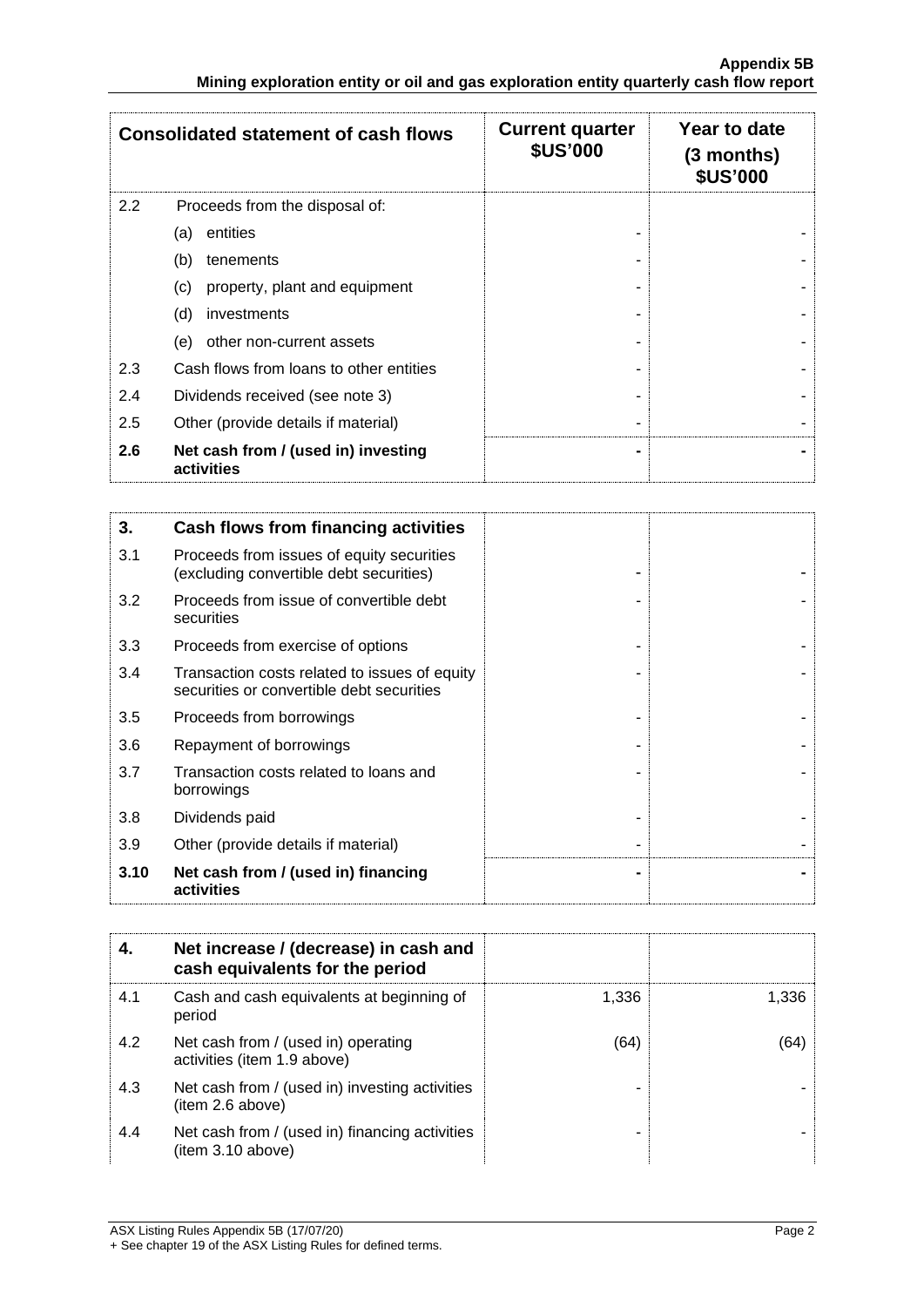|     | <b>Consolidated statement of cash flows</b>          | <b>Current quarter</b><br><b>\$US'000</b> | Year to date<br>$(3$ months)<br><b>\$US'000</b> |
|-----|------------------------------------------------------|-------------------------------------------|-------------------------------------------------|
| 4.5 | Effect of movement in exchange rates on<br>cash held | 138                                       | 138                                             |
| 4.6 | Cash and cash equivalents at end of<br>period        | 1.410                                     | 1.410                                           |

| 5.  | Reconciliation of cash and cash<br>equivalents<br>at the end of the quarter (as shown in the<br>consolidated statement of cash flows) to the<br>related items in the accounts | <b>Current quarter</b><br><b>\$US'000</b> | <b>Previous quarter</b><br><b>\$US'000</b> |
|-----|-------------------------------------------------------------------------------------------------------------------------------------------------------------------------------|-------------------------------------------|--------------------------------------------|
| 5.1 | <b>Bank balances</b>                                                                                                                                                          | 1.395                                     | 1,323                                      |
| 5.2 | Call deposits                                                                                                                                                                 | 15                                        | 13                                         |
| 5.3 | <b>Bank overdrafts</b>                                                                                                                                                        |                                           |                                            |
| 5.4 | Other (provide details)                                                                                                                                                       | -                                         |                                            |
| 5.5 | Cash and cash equivalents at end of<br>quarter (should equal item 4.6 above)                                                                                                  | 1,410                                     | 1.336                                      |

| 6   | Payments to related parties of the entity and their<br>associates                          | <b>Current quarter</b><br><b>\$US'000</b> |
|-----|--------------------------------------------------------------------------------------------|-------------------------------------------|
| 6.1 | Aggregate amount of payments to related parties and their<br>associates included in item 1 | '38)                                      |
| 6.2 | Aggregate amount of payments to related parties and their<br>associates included in item 2 |                                           |
|     | Note: Payment of Directors & Consulting Fees                                               |                                           |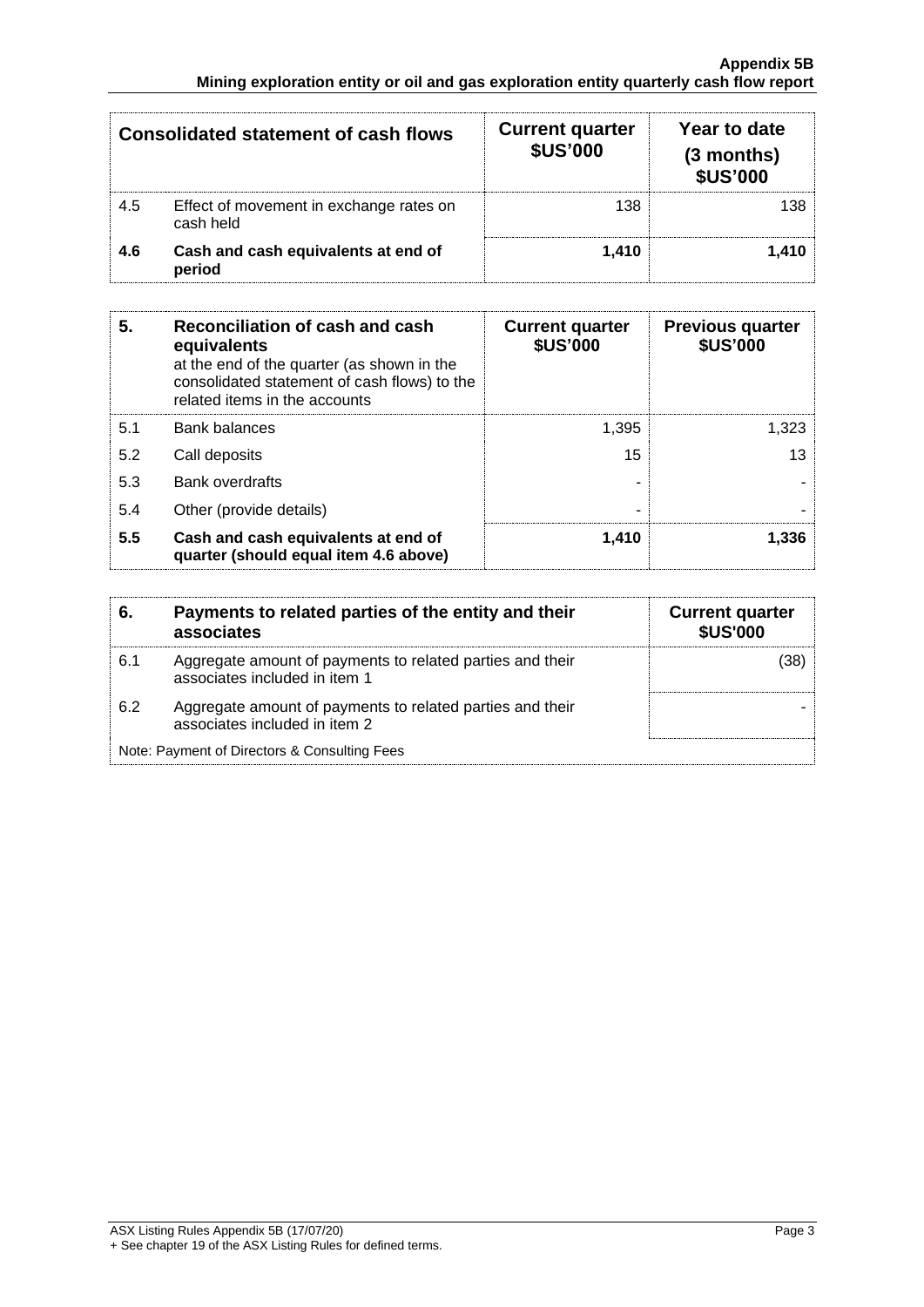| 7.  | <b>Financing facilities</b><br>Note: the term "facility' includes all forms of financing<br>arrangements available to the entity.<br>Add notes as necessary for an understanding of the<br>sources of finance available to the entity.                                                                                                               | <b>Total facility</b><br>amount at quarter<br>end<br><b>\$US'000</b> | Amount drawn at<br>quarter end<br><b>\$US'000</b> |
|-----|------------------------------------------------------------------------------------------------------------------------------------------------------------------------------------------------------------------------------------------------------------------------------------------------------------------------------------------------------|----------------------------------------------------------------------|---------------------------------------------------|
| 7.1 | Loan facilities                                                                                                                                                                                                                                                                                                                                      |                                                                      |                                                   |
| 7.2 | Credit standby arrangements                                                                                                                                                                                                                                                                                                                          |                                                                      |                                                   |
| 7.3 | Other (please specify)                                                                                                                                                                                                                                                                                                                               |                                                                      |                                                   |
| 7.4 | <b>Total financing facilities</b>                                                                                                                                                                                                                                                                                                                    |                                                                      |                                                   |
| 7.5 | Unused financing facilities available at quarter end                                                                                                                                                                                                                                                                                                 |                                                                      |                                                   |
| 7.6 | Include in the box below a description of each facility above, including the lender, interest<br>rate, maturity date and whether it is secured or unsecured. If any additional financing<br>facilities have been entered into or are proposed to be entered into after quarter end,<br>include a note providing details of those facilities as well. |                                                                      |                                                   |
|     |                                                                                                                                                                                                                                                                                                                                                      |                                                                      |                                                   |

| 8.  | Estimated cash available for future operating activities                     |                                                                                                                                                                                                                                 | <b>\$US'000</b> |
|-----|------------------------------------------------------------------------------|---------------------------------------------------------------------------------------------------------------------------------------------------------------------------------------------------------------------------------|-----------------|
| 8.1 | Net cash from / (used in) operating activities (item 1.9)                    |                                                                                                                                                                                                                                 | (64)            |
| 8.2 | activities) (item 2.1(d))                                                    | (Payments for exploration & evaluation classified as investing                                                                                                                                                                  |                 |
| 8.3 |                                                                              | Total relevant outgoings (item $8.1 +$ item $8.2$ )                                                                                                                                                                             | (64)            |
| 8.4 |                                                                              | Cash and cash equivalents at quarter end (item 4.6)                                                                                                                                                                             | 1,410           |
| 8.5 |                                                                              | Unused finance facilities available at quarter end (item 7.5)                                                                                                                                                                   |                 |
| 8.6 | Total available funding (item $8.4$ + item $8.5$ )                           |                                                                                                                                                                                                                                 | 1,410           |
| 8.7 | Estimated quarters of funding available (item 8.6 divided by<br>item $8.3$ ) |                                                                                                                                                                                                                                 | 22.14           |
|     |                                                                              | Note: if the entity has reported positive relevant outgoings (ie a net cash inflow) in item 8.3, answer item 8.7 as "N/A".<br>Otherwise, a figure for the estimated guarters of funding available must be included in item 8.7. |                 |
| 8.8 |                                                                              | If item 8.7 is less than 2 quarters, please provide answers to the following questions:                                                                                                                                         |                 |
|     | 8.8.1                                                                        | Does the entity expect that it will continue to have the current level of net operating<br>cash flows for the time being and, if not, why not?                                                                                  |                 |
|     | Answer: N/A                                                                  |                                                                                                                                                                                                                                 |                 |
|     | 8.8.2                                                                        | Has the entity taken any steps, or does it propose to take any steps, to raise further<br>cash to fund its operations and, if so, what are those steps and how likely does it<br>believe that they will be successful?          |                 |
|     | Answer: N/A                                                                  |                                                                                                                                                                                                                                 |                 |
|     |                                                                              |                                                                                                                                                                                                                                 |                 |